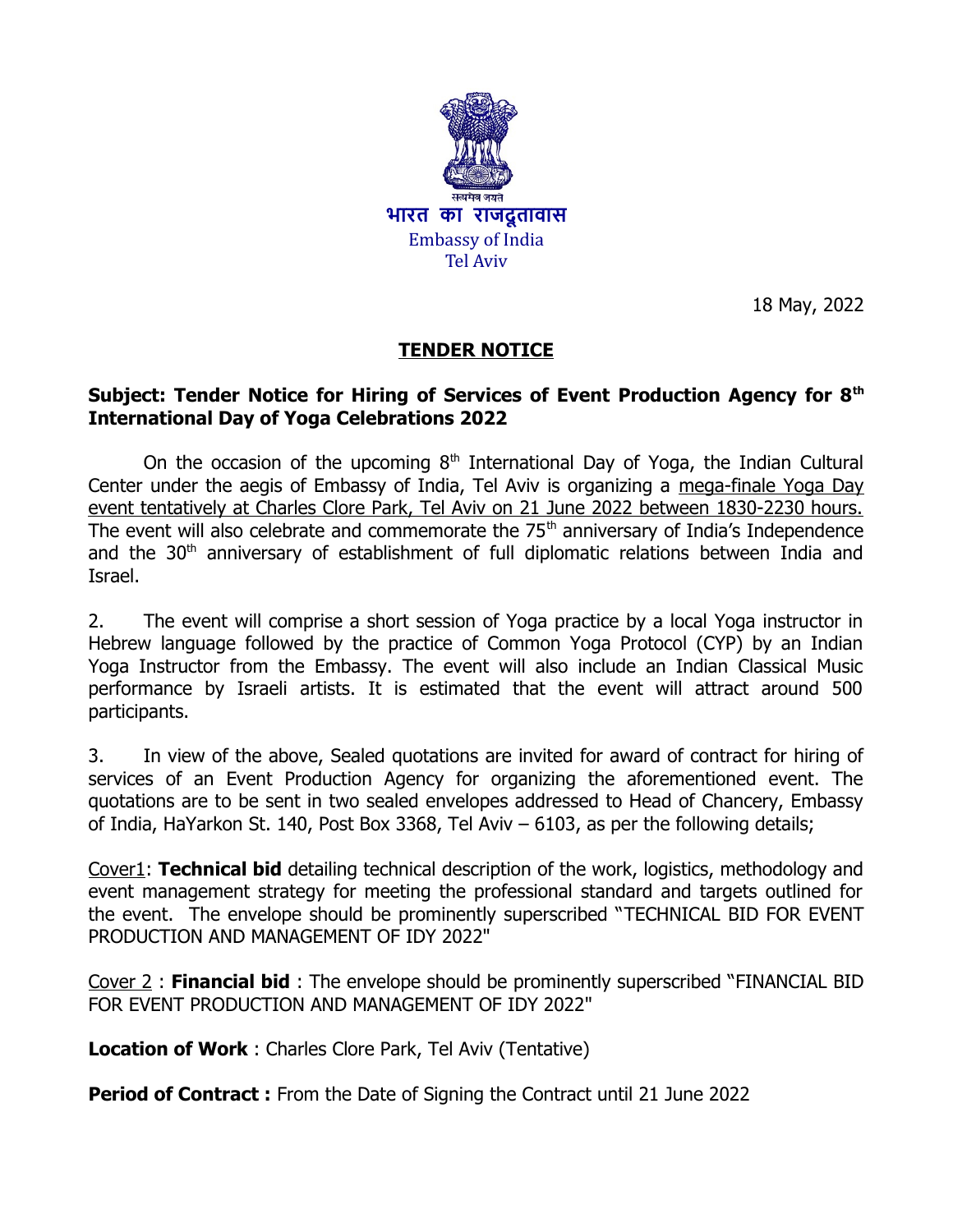### **Last date for Receipt of bid**: 01.06.2022 till 1500 hrs.

#### **Opening of Technical Bid**: 02.06.2022, 1500 hrs

During the contract period, no increase in rates will be allowed.

**Scope of Work** – Providing overall technical and professional event management services in organization of the mega-finale event as per the instructions of the Embassy. Some of the specific requirements are given below:

(i) Designing and Erection of Main Stage for guest speakers, Yoga instructors and Classical Music Performance. Supply of carpet for the main stage floor.

(ii) Design and Printing of Main Stage Backdrop/Label Wall, publicity posters, stickers, and signs for directing the crowd.

(iii) Supply of Electricity, Sound and Lighting to the main stage and the venue.

(iv) Ensuring security of the venue according to the security plan of the police.

(v) Erection of Barriers (as required) for crowd control

(vi) Supply of side screen for the stage and additional projector and screen.

(vii) Permits from Construction and Safety Engineer including a plan and its approval by the Municipality, Police, Electricity and Fire Department.

(vii) Rental of Fire Extinguishers, Safety Signs as needed.

(viii) Supply of Fans, Rags, Tables and Umbrellas including transportation and electricity connections as needed.

(ix) Printing and Supply of 9 Vertical Flag Banners (International Day of Yoga, Azadi Ka Amrit *Mahotsav* and 30<sup>th</sup> Anniversary Logos) for mounting on the poles at the Venue. Design of the flags to be provided by the Embassy.

(x) Insurance for the event.

(xi) Overall coordination with all the vendors and suppliers to the event

(xii) Managing Outdoor Publicity of the Event in consultation with the Embassy.

(xiii) Any other services as are generally provided by the professional event management agencies during the organization of such outdoor events.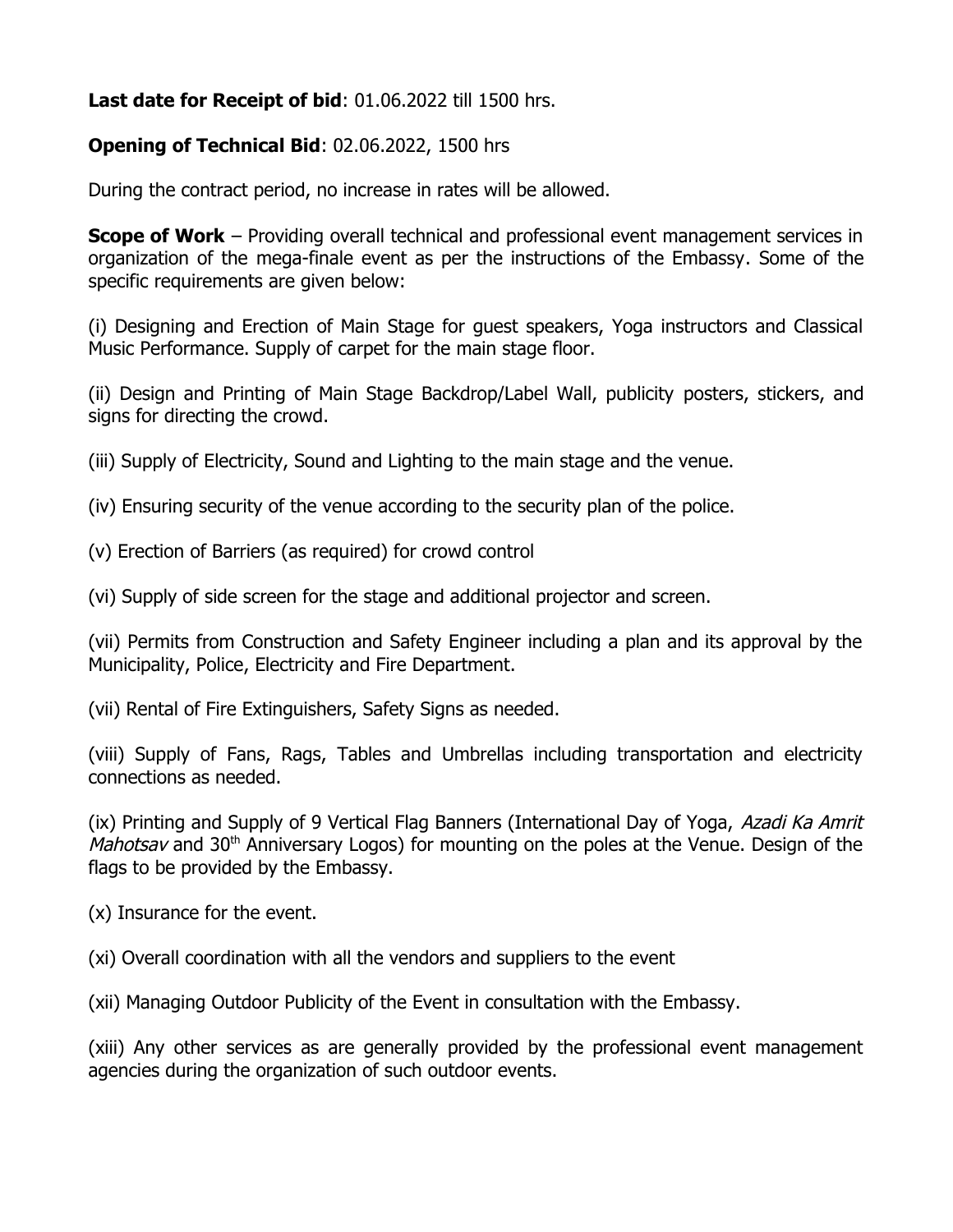**4. Eligibility Criteria:** The Contractor/Firms who submit quotation is required to have experience of at least 3 years in the above business and must be registered with the relevant Israeli government offices as is required under the local regulations for tax and other purposes.

**4. Schedule of Payment:** Embassy of India will pay 50% of the quoted event producer fees as advance, before the commencement of work. The balance payment will be settled within 14 days of the completion of the work on submission of a certificate stating that work has been completed to the Embassy's satisfaction.

## **5. Terms and Conditions:**

(i) The agency should preferably be based in Israel or have a local liaison office and must have had experience in providing event management services for high level events in the past.

(ii) Mere submission of bids, shall not confer any right whatsoever on the submitting entity.

(iii) The bids shall remain valid till the events get over from the date of publication of this Tender.

(iv) It shall be obligatory on part of the submitting entity to furnish any further information as may be sought by Embassy of India.

(v) Every page of Tender must be self attested by bidder.

(vi) Neither the issue of this Invitation for Tender nor any part of its contents are to be taken as any form of commitment or acknowledgment on part of Embassy of India to proceed with any Tender or any entity. Embassy of India reserves the rights to annul or terminate the process, project or reject any Tender at anytime or at any stage without assigning any reason.

(vii) Incomplete proposals and those with extraordinary high budgets will not be considered.

(viii) Embassy reserves the right to call for additional information from the bidders at any stage.

#### **Note:**

- For any clarification party representative can write to Director (ICC) at [diricc.telaviv@mea.gov.in](mailto:diricc.telaviv@mea.gov.in) during the active period of tender.
- The bids shall be opened in the presence of bidders or their authorized representatives who choose to attend the opening of bids. Authorized Representative with authority